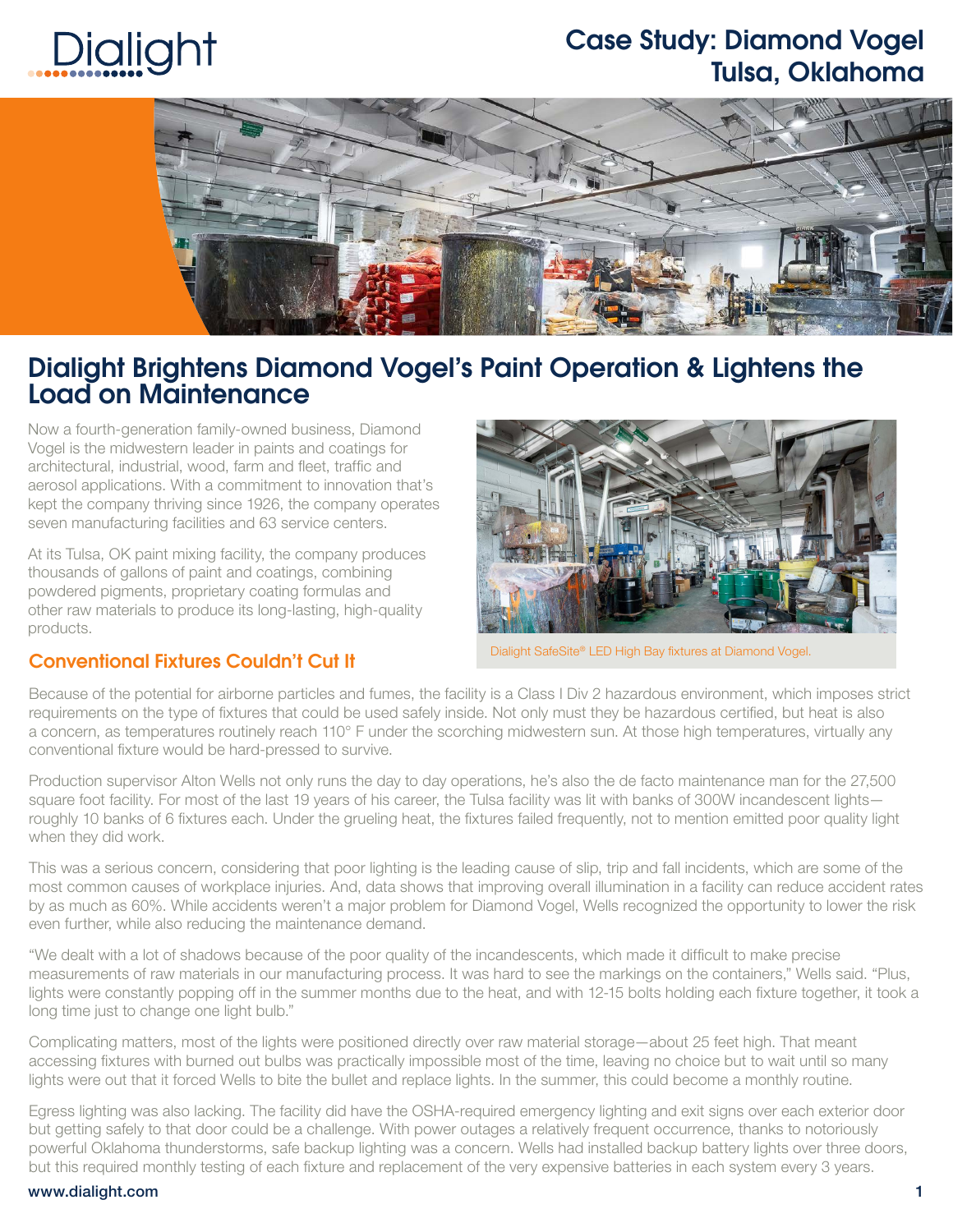# Dialight

## Case Study: Diamond Vogel Tulsa, Oklahoma

### Dialight Exceeds Expectations

In the quest to find better lighting, Wells initially found a 65W CFL bulb that would fit into the existing fixtures. But, even these only lasted about two months. Although that was twice as long as the incandescents, the bulbs were getting progressively harder to find. The CFLs also failed to deliver the light quality Wells was hoping for in the area under the mezzanine.

Spurred by a suggestion from a colleague, Wells decided to look into LED fixtures, inviting Dialight and a couple of other companies in for a light study. Dialight was the only one to bring in an actual fixture to demonstrate the color rendering, clarity and brightness their products were capable of.

"When I saw the color of the light, I was really impressed," Wells said. "Plus, no one was offering the same kind of warranty. Between the quality of light, how long they'd last and the warranty, it was an easy decision."

Wells says in addition the product quality, Dialight also outshone the competition on service, going above and beyond to make sure he was pleased. Initially planning to buy linear fixtures, Wells says the Dialight team convinced him that a conventional High Bay was the better option to meet his needs based on light studies and hard data. "It wasn't that they were trying to sell me a more expensive product. They wanted to sell me a product that they knew would work better," Wells said. "They were looking out for my best interests."

By the time Wells made the purchase, Dialight's manufacturing process had changed slightly, which meant the lights that arrived had a slightly different color than the one he'd tested. Determined to resolve the issue, Dialight went back to the factory and custom configured a fixture to match Wells' expectations.

"It wasn't like I was buying 1,000 fixtures, but their willingness to go above and beyond really stood out," Wells said. "I knew right then that, as we went forward in our upgrade, Dialight would be the one we go with. They did what they promised and I trusted them. A lot of companies don't do that, and that went a long way with me."

#### The Dialight Difference is Clear

The Dialight SafeSite High Bays have made a tremendous difference in improving color clarity, brightness, safety and even workers' mood inside the facility. With over fifty 11,000 lumen, six 14,000 lumen and six 26,000 lumen CIass I, Div. 2 SafeSite High Bays now in place, Wells says it's "like night and day" inside the facility. Even better, Diamond Vogel was able to reduce their fixture count by about 10 lights.

"So, we've lit the place with fewer fixtures than we originally had, and we've got easily four-times the light," Wells said. "The difference is amazing. It's better by leaps and bounds, and it's helping us to be more efficient because we can see so much better."

The elimination of harsh shadows allows employees to measure raw materials more accurately for precision formulation of their products, and the outstanding color clarity improves quality control and R&D. Plus, it's safer: LED lighting has proven to improve trip hazard detection by 23.7% and reduce glare by roughly 50%. In addition, the white light of LEDs encourages alertness and reduces fatigue by a factor of 5X, helping employees to feel more alert and energetic on the job.

"Of course, since we could see better, it made those areas that could use a little cleaning or sprucing up a bit more obvious," Wells quipped. "And so now we're keeping things a lot neater, painting more and it just makes the whole place look nicer."

#### Installation Snapshot

- Paint mixing facility in Tulsa, OK
- Class I Div. 2 hazardous environment
- Incandescent lighting maintenance was an ongoing chore
- Poor light quality hindered productivity and quality control
- Installed 63 Dialight SafeSite High Bay fixtures and 6 linears
- Reduced fixture count by 10
- Dramatic improvement in visibility
- Improved employee mood and morale
- Provides safer emergency/egress lighting



Dialight LED luminaires at Diamond Vogel facility.